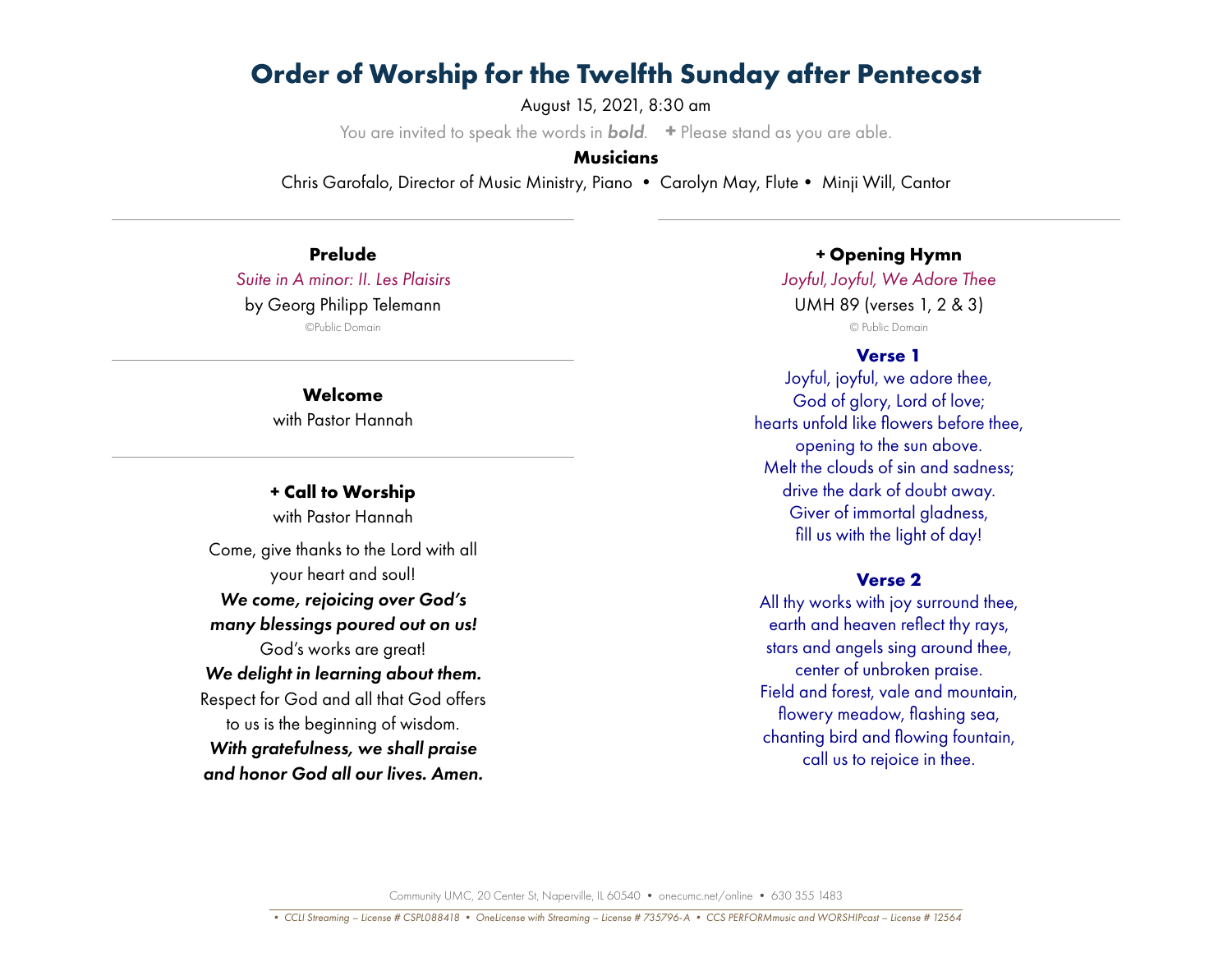August 15, 2021, 8:30 am

### **Verse 3**

Thou art giving and forgiving, ever blessing, ever blest, well-spring of the joy of living, ocean depth of happy rest! Thou our Father, Christ our brother, all who live in love are thine; teach us how to love each other, lift us to the joy divine.

## **Opening Prayer**

with Pastor Jeremiah

We praise you with joy, loving God, for your grace is better than life itself. You have sustained us through the darkness, and you bless us with life in this new day. Grant that we may continually receive the blessing of your grace, so that we may love you with all our hearts and gladly serve your people. In the shadow of your wings, we sing for joy and bless your holy name. Amen.

> **+ Passing of the Peace** with Pastor Jeremiah

#### **Song**

*Where Children Belong* TFWS 2233

©1999 Abingdon Press, administrated by The Copyright Co

This, this is where children belong, welcomed as part of the worshiping throng. Water, God's Word, bread and cup, prayer, and song: this is where children belong.

## **Time for Young Disciples**

with Beth Hagemeyer

#### **Scripture**

Mark 10:13-16 with Nate Burke

<sup>13</sup> People were bringing little children to him in order that he might touch them; and the disciples spoke sternly to them. 14 But when Jesus saw this, he was indignant and said to them, "Let the little children come to me; do not stop them; for it is to such as these that the kingdom of God belongs. 15 Truly I tell you, whoever does not receive the kingdom of God as a little child will never enter it." 16 And he took them up in his arms, laid his hands on them, and blessed them.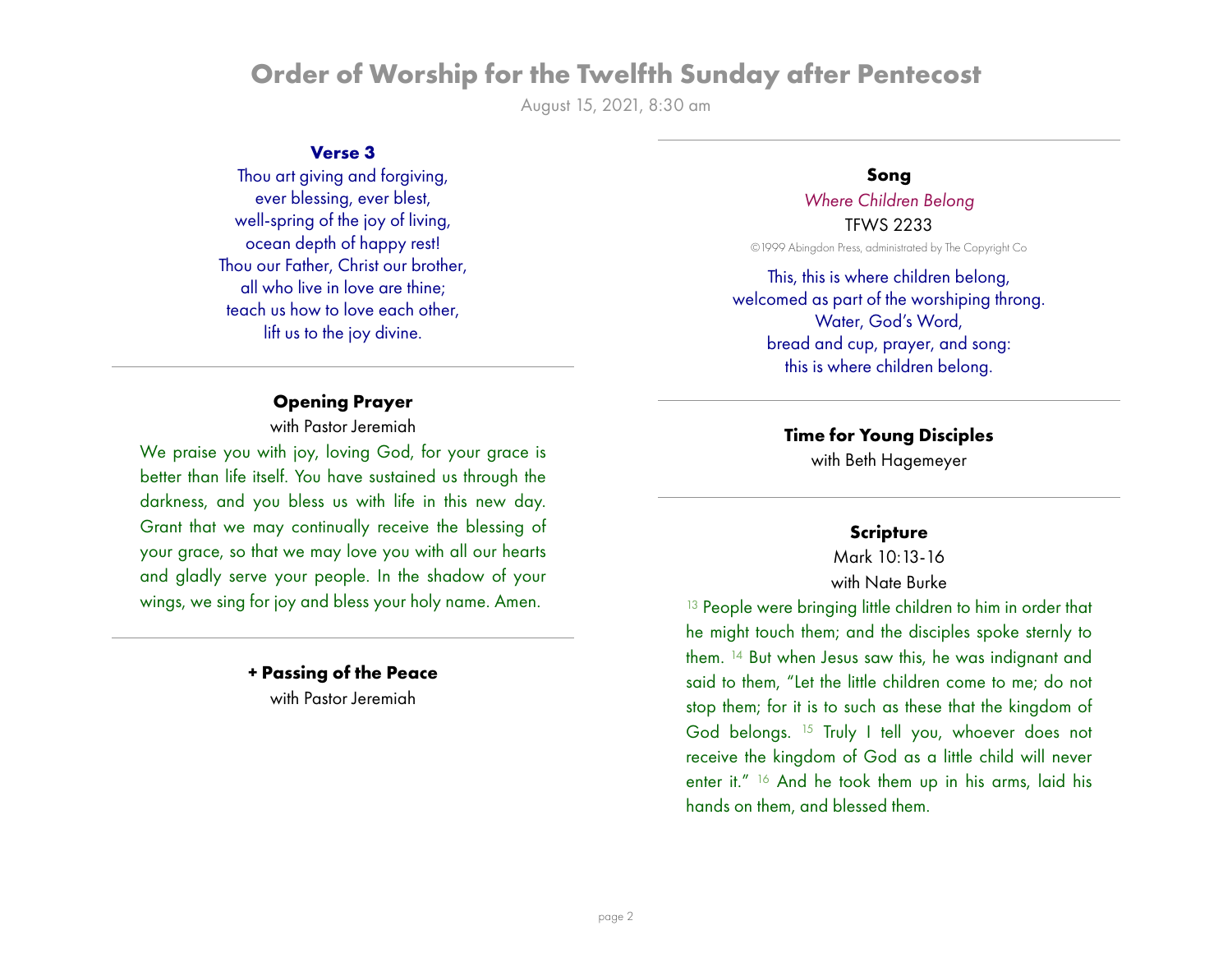August 15, 2021, 8:30 am

**Sermon**

*Jesus, the Teacher for All* with Pastor Hannah

**+ Hymn of Response**

*The Summons*

TFWS 2130 (verses 1, 4 & 5)

Words ©1987 and arr. ©1995 WGRG The Iona Community, admin. by GIA Publications, Inc.

### **Verse 1**

Will you come and follow me if I but call your name? Will you go where you don't know and never be the same? Will you let my love be shown, will you let my name be known, Will you let my life be grown in you and you in me?

#### **Verse 4**

Will you love the 'you' you hide if I but call your name? Will you quell the fear inside and never be the same? Will you use the faith you've found to reshape the world around, Through my sight and touch and sound in you and you in me?

#### **Verse 5**

Lord, your summons echoes true when you but call my name. Let me turn and follow you

and never be the same. In your company I'll go where your love and footsteps show. Thus I'll move and live and grow in you and you in me.

#### **Pastoral Prayer**

with Pastor Jeremiah

## **The Lord's Prayer**

with Pastor Jeremiah

Our Father, who art in heaven, hallowed be thy name. Thy kingdom come, thy will be done on earth as it is in heaven. Give us this day our daily bread, and forgive us our sins, as we forgive those who sin against us. And lead us not into temptation, but deliver us from evil. For thine is the kingdom and the power and the glory forever. Amen.

#### **Offering Invitation**

with Pastor Jeremiah

# **Offertory**

*Syrinx* by Claude Debussy ©1927 Société des Éditions Jobert